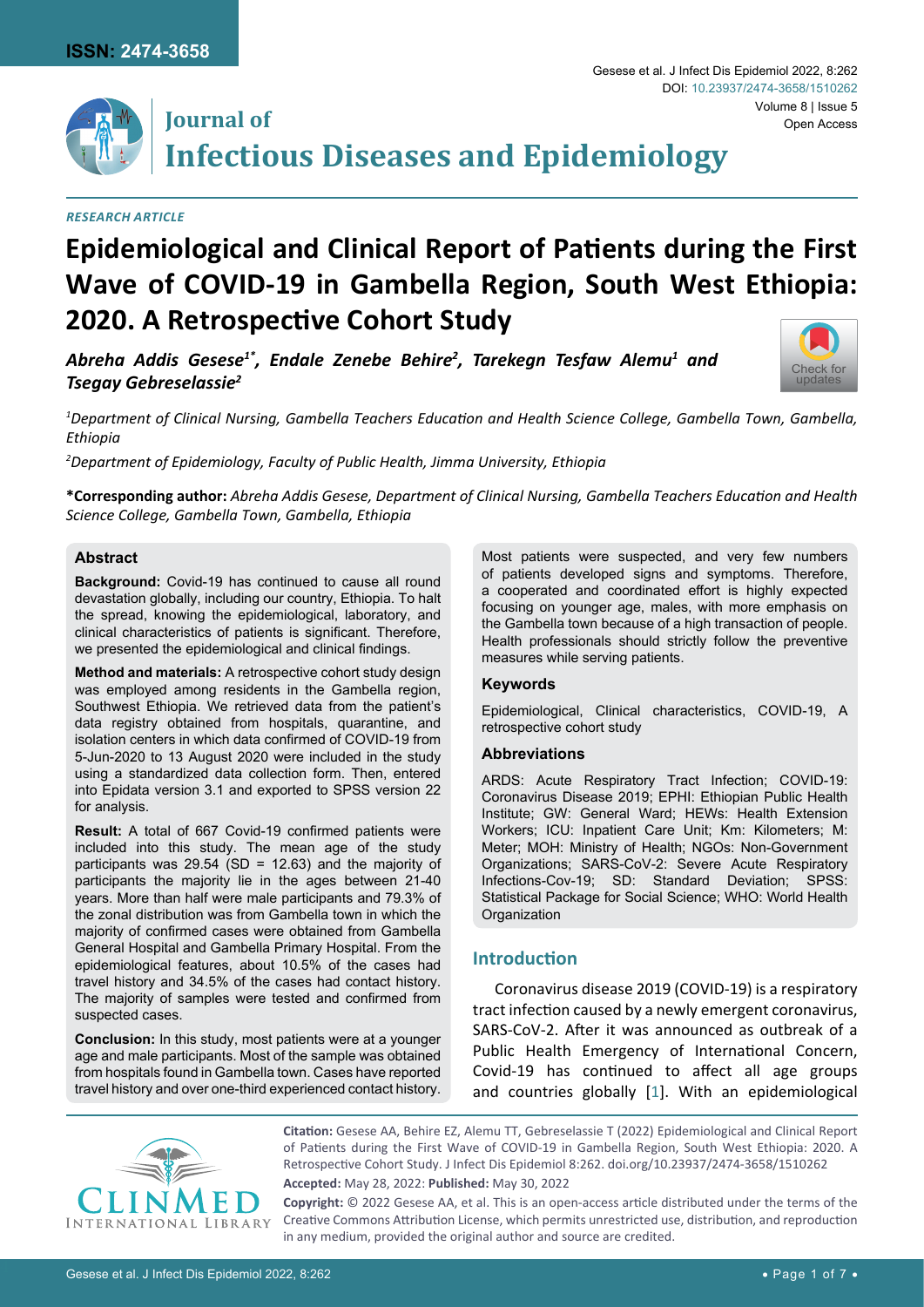association to the Huanan Seafood Wholesale Market of animal origin [[2](#page-5-2)], it shows symptoms with influenza infections that lead to the concerning community spread and severity [[3](#page-5-3)].

Different variety of COVID-19 species has been reported that makes it difficult to develop vaccines and easily halt the spread [[3](#page-5-3)]. Though rigorous global containment and efforts have been made, it caused huge number of morbidity and mortality globally [\[4](#page-5-4)[-6\]](#page-5-5). In Africa, the first COVID-19 case was reported from Egypt on February 14, 2020 [\[7\]](#page-5-6). Since then, it has affected African countries, reporting 1,736,499 confirmed cases, 41,791 deaths, and 1,423,342 recoveries in the continent. Most were from Southern African and Northern Africa. In Ethiopia, after the first reported of coronavirus case, it reached 94,218 confirmed cases and 1445 deaths [\[5](#page-5-7),[6](#page-5-5)]. People with COVID-19 experience a wide range of symptoms reported ranging from mild symptoms to severe illness [\[8\]](#page-5-8). It is transmitted through the droplet, direct and indirect contact, and aerosol in long-range transmission [[6](#page-5-5),[9](#page-5-9),[10\]](#page-5-10).

Till now, COVID-19 has no well recognized and approved effective cure, yet early recognition of symptoms and timely seeking of supportive care and preventive practices enhance recovery from the illness and combat the spread of the virus [\[11](#page-5-11),[12](#page-5-12)]. It aims to slow and stop transmission, prevent outbreaks and delay spread; provide optimized care for all patients [[13](#page-5-13)]. A study from China has identified that Health-care providers volunteered and tried their best to provide care for patients [[14\]](#page-5-14). Findings from Afganistan, among nurses,' highlighted areas of concern and scheme of improvement in the effective management of the COVID-19 [\[15\]](#page-5-15). Even if most HCWs used social media to get the information (61%), a significant proportion of HCWs had poor knowledge of its transmission (61%), and symptoms onset (63.6%) [[16\]](#page-5-16). A study done in Ethiopia identified that the status of knowledge and desirable practices did not combat this rapidly spreading virus [[11\]](#page-5-11).

Several studies have been conducted on the epidemiological and clinical characteristics of COVID-19 [[17](#page-5-17)[-19\]](#page-5-18). A study from South Korea has reported that one-fifth of patients remained asymptomatic [\[17](#page-5-17)]. Similarly, the study in India identified that they observed the infection in both adolescents and the elderly with a predominance of young adults. The majority (61.9%) of patients had a history of international travel, most frequently to Italy. However, none reported a travel history to China. Almost half (42.9%) of patients were asymptomatic infection [[20](#page-5-19)].

Per the knowledge of the researchers, none has been published so far, in Ethiopia particularly, in the South-West part of the country with a large sample on the epidemiological and clinical characteristics of COVID-19 confirmed patients. Knowing patients clinical feature

help set priority and design of effective and consistent measures of COVID-19 with the need to have its own packages of implementation. Thus, this study described the epidemiological and clinical characteristics of COVID-19 among residents of the Gambella region, South West Ethiopia: 2020.

# **Methods and Materials**

## **Study area and period**

We conducted the study in the Gambella region, Southwest Ethiopia which is about 766 km away from the capital city of Addis Ababa. The region has a total population of 396,000 [\[21](#page-5-1)]. The region has 4 public district hospitals with one general hospital. The COVID-19 quarantine and isolation centers were established at each zonal health institution along with other temporary settings, including schools. Health professionals were recruited and provided service at each center under the control of the Gambella regional health bureau COVID-19 prevention and control task force. Covid-19 confirmed data were obtained from the patient's data registry which was confirmed from January-2020- August-20, 2020 were included into the study. We extracted data during August 2020.

## **Study design**

We employed a retrospective cohort study.

## **Inclusion criteria**

All positive tests during the study period were included.

## **Sample size determination and sampling**

A retrospective review of 667 patients with laboratory-confirmed COVID-19 cases from all centers of the Gambella region was included in the study between 5-Jun-20 to 13 August-2020.

## **Data collection procedure and instrument**

We extracted demographic, epidemiological, and clinical data from the patient electronic medical registry of all patients with laboratory-confirmed SARS-CoV-2 infection. Two data collectors independently gathered all data using a standardized data collection form. The each data were checked for clarity and completeness by the principal investigator before data analysis.

## **Data processing and analysis**

Collected data was first checked manually for completeness and consistency. Then, it was entered into Epi Data version 3.1 and exported it to SPSS version 22 for analysis. Descriptive statistics were done for socio-demographic characteristics, epidemiological and clinical variables, and put in terms of mean with standard deviations and range values for numerical data as opposed to percentage and frequency tables for categorical data.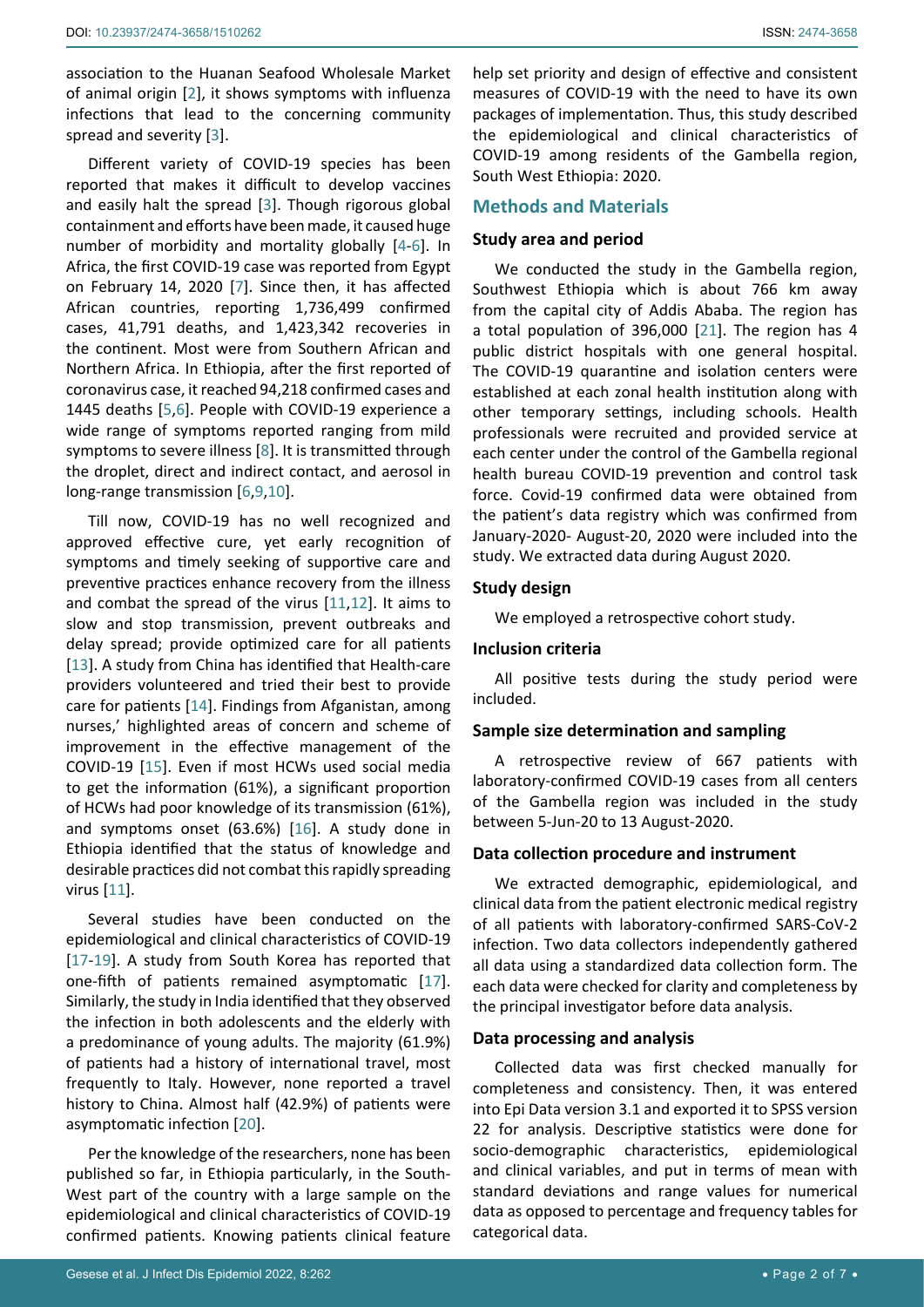## **Data quality management**

Data collectors were given trainings to collect the data. The principal investigator checked the completeness, accuracy, and consistency of the collected data. Data editing/coding and entry was made into the computer. Then, computer data cleaning was taken place to check for the consistency of data.

## **Conditions/terminologies definitions**

Cases were defined based on the WHO's and/or national guideline as follows:

- **• Suspected COVID-19 case** Any person presenting with an acute onset of fever AND cough; or any other or more of the following signs or symptoms: Fever, cough, general weakness/fatigue, headache, myalgia, sore throat, coryza, dyspnoea, anorexia/nausea/vomiting and diarrhea.
- **• Close contact** Face-to-face contact within 2m for more than 15 min OR direct physical contact with a confirmed COVID-19 case within 14 days of symptom onset or positive test 2021
- **• First-generation cases** Those with a clear history of recent international travel and assumed to be imported cases

history of contact with first-generation or confirmed cases

- **• Third-generation cases** Cases with neither clear history of neither contact nor recent travel
- **• Asymptomatic COVID-19** No reported symptom by the patient PLUS normal findings on initial physical examination
- **• Mild COVID-19** Uncomplicated upper respiratory tract infections
- **• Moderate COVID**-19- Mild pneumonia not needing supplemental oxygen or breathing difficulty 21
- **• Severe COVID-19** Severe pneumonia OR acute respiratory distress syndrome
- **• Critical** Any of the following conditions: Respiratory failure, septic shock, multiple organ dysfunctions or failure and need for invasive or special management.

## **Result**

# **Socio-demographic characteristics of COVID-19 infected patients**

**• Second generation cases**- Those with a clear

A total of 667 Covid-19 positive patients were

<span id="page-2-0"></span>**Table 1:** Socio-demographic characteristics of Covid-19 infected participants in Gambella Region, South-West Ethiopia, 2020.

| Variable                                  |                                                           | Frequency total (667) | %      |
|-------------------------------------------|-----------------------------------------------------------|-----------------------|--------|
| Age                                       | (Mean -SD)                                                | 29.54 SD ± 12.637     | 667    |
|                                           | $<$ 20 years                                              | 163                   | 24.4   |
|                                           | 21-40 years                                               | 408                   | 61.2   |
|                                           | 41-60 years                                               | 80                    | 12.0   |
|                                           | $>= 61$ years                                             | 16                    | 2.4    |
| <b>Sex</b>                                | Male                                                      | 384                   | (57.6) |
|                                           | Female                                                    | 283                   | (42.4) |
| <b>Zonal distribution</b>                 | Agnwa                                                     | 18                    | 2.7    |
|                                           | Gambella Town                                             | 529                   | 79.3   |
|                                           | Itang special                                             | 14                    | 2.1    |
|                                           | Majang                                                    | 36                    | 5.4    |
|                                           | <b>Nuwer</b>                                              | 70                    | 10.5   |
| collection NGOs<br><b>Sample</b><br>areas |                                                           | 20                    | 2.99   |
|                                           | Gambella General Hospital                                 | 243                   | 36.43  |
|                                           | Gambella Primary Hospital and Gambella 207<br>town        |                       | 31.03  |
|                                           | Gambella<br>university quarantine and<br>isolation center | 74                    | 11.09  |
|                                           | Other health institutions                                 | 9                     | 1.34   |
|                                           | Metti Health Center                                       | 36                    | 5.39   |
|                                           | Pagag                                                     | 66                    | 9.89   |
|                                           | Pugnido Isolation center                                  | 5                     | 0.74   |

**NGOs** - Action Against Hunger regional office, ADRA, DRC, Humanity and inclusion office, Ngunyieel Refugee Camp, Pugnido ARRA.

**Other health institutions-** Kumi Primary Hospital, Kule Health Center, Itang Health Center, Dimma Health center.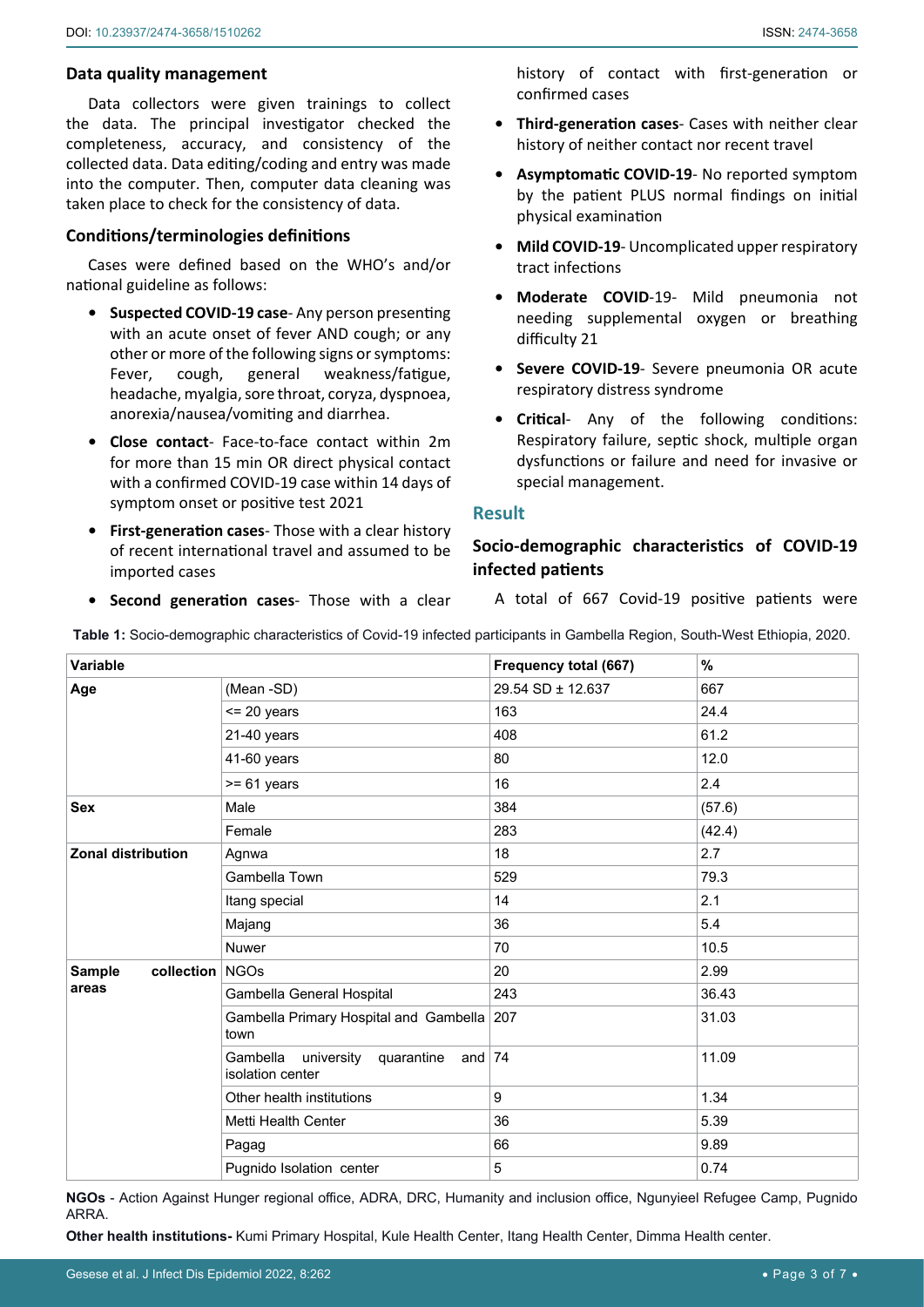included in this study. The mean age of participants was 29.54 ± 12.63 (SD) and 61.2% of them lie in the age groups between 21-40 years of age. The majority of study participants were male in sex category and 529 (79.3%) of participants zonal distribution was from Gambella town. Regarding the sample collection areas, 243 (36.43%) and 207 (31.03%) were obtained from Gambella General Hospital and Gambella Primary Hospital, and Gambella town, respectively. Similarly, 20 cases were obtained from Non-Government Organizations that were working in different humanitarian activist for refugees ([Table](#page-2-0) 1).

# **Epidemiologic and clinical characteristics of COVID-19 infected patients**

This study has found out that 70 (10.5%) of the cases had travel history, in which most of them 69 (10.35%) were from South Sudan. The study verified that 230 (34.5%) of the cases had contact history. Concerning reasons for testing, about 41.1% were suspected whereas 233 (34.9%) and 129 (19.3%) were found confirmed from among the contact and high-risk groups. However, a few numbers of cases were obtained from dead body and discharged from quarantined settings.

Few number of patients 13 (2.10%) from the cases reported that they developed signs and symptoms who were admitted in the quarantine settings of the region. Similarly, 381 (57.1%) of participants' body temperature was recorded <= 37.00 °C. Finally, 25 (3.75%) of the study participants were health care professionals.

# **Discussion**

After the report of the first case in Ethiopia, the government in collaboration with responsible bodies has been strictly implementing Covid-19 prevention and control measures. Despite that effort, the number of infected patients increases with limited capacity and access to services. Gambella is one of the regional states which were among the settings under such program.

This study reported a total of 667 Covid-19 confirmed patients who were under follow up in different health care setting including quarantine places. The mean age of study participants was  $29.54 \pm 12.63$  (SD). This study found that the majority were in between ages 20-40 years of age. This shows consistent findings with a study conducted in Africa [\[19](#page-5-18)], and in contrast to a study done in Wuhan China with larger average age of the patients as compared to ours [[22](#page-5-20)]. As it is known, Ethiopia has a large proportion of younger age groups who are more likely to defend the infection due to having intact immunity. There was a higher number of male

**Table 2:** Epidemiologic and clinical characteristics of COVID-19 infected participants in Gambella Region, Sowth-West Ethiopia, 2020.

| <b>Travel history</b>       | <b>Yes</b>                  | 70             | 10.5  |
|-----------------------------|-----------------------------|----------------|-------|
|                             | <b>No</b>                   | 597            | 89.5  |
| Source of travel<br>history | South Sudan                 | 69             | 10.35 |
|                             | Kenya                       | $\mathbf{1}$   | 0.15  |
|                             | <b>No</b>                   | 597            | 89.5  |
| <b>Contact history</b>      | Yes                         | 230            | 34.5  |
|                             | No                          | 437            | 65.5  |
| <b>Reason for testing</b>   | Contact                     | 233            | 34.9  |
|                             | Dead Body                   | $\overline{2}$ | 0.3   |
|                             | Discharge from Quarantine   | 6              | 0.9   |
|                             | High Risk Group             | 129            | 19.3  |
|                             | Not filled                  | 8              | 1.2   |
|                             | SARI/Pneumonia/Surveillance | 15             | 2.2   |
|                             | Suspect                     | 274            | 41.1  |
| <b>Symptom developed</b>    | Yes                         | 13             | 2.10  |
|                             | <b>No</b>                   | 653            | 97.9  |
| <b>Body temperature</b>     | $= 37.00$                   | 381            | 57.1  |
|                             | 37.01-38.00                 | 282            | 42.3  |
|                             | 38.01-39.00                 | 4              | 0.5   |
| <b>History of admission</b> | Yes                         | $\overline{2}$ | 0.3   |
|                             | <b>No</b>                   | 665            | 99.7  |
| <b>Health worker</b>        | Yes                         | 25             | 3.75  |
|                             | No                          | 642            | 96.25 |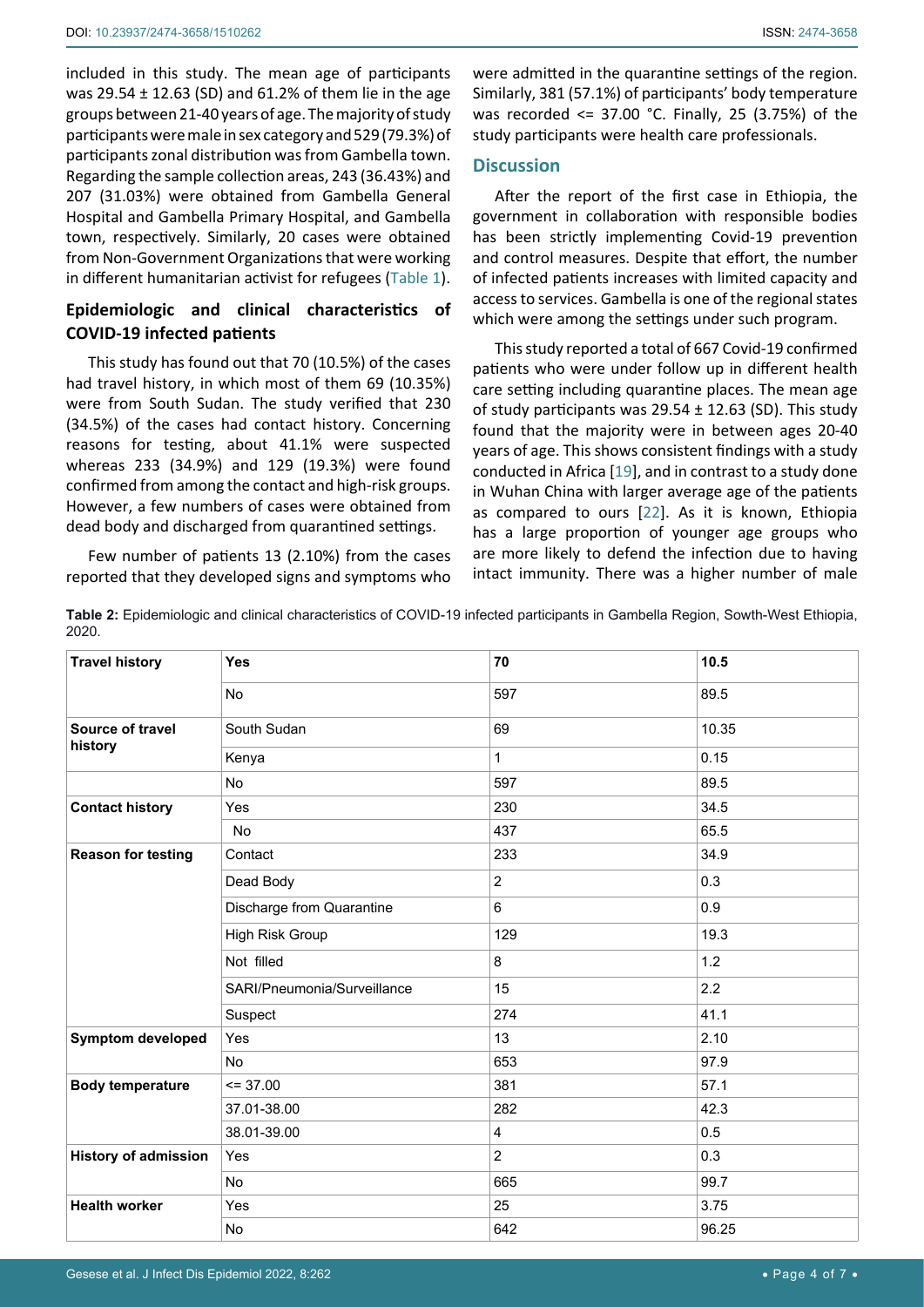participants with about 57.6% of the proportion that shows consistency with findings conducted elsewhere [[10](#page-5-10),[18](#page-5-21),[19\]](#page-5-18) and against studies conducted in different settings of China [\[23](#page-5-22),[24](#page-5-23)].

Concerning the epidemiologic and clinical characteristics, 70 (10.5%) of the cases had a travel history of whom the majority were from South Sudan. They have reported travel history as a risk factor for the spread of Covid-19 that is in line with WHO guidelines [[1](#page-5-0),[3\]](#page-5-3). Despite the differences in the characteristics and dynamics of the disease nature, several studies have found that a person with travel and contact history was significantly associated with Covid-19 infection [[20](#page-5-19),[22,](#page-5-20)[24](#page-5-23),[25\]](#page-6-4). A study from Wuhan China verified that 49 (49%) of patients had a history of exposure to the Huanan seafood market [[22](#page-5-20)], and Eleven (52.4%) patients had a history of contact with a lab-confirmed COVID-19 patient [[20](#page-5-19)]. Whereas, more than half of the patients, 13 (61.9%), had a travel history outside India. Most patients 8 (38.1%) visited Italy, followed by 2 (9.5%) who traveled to London, and other 3 patients (4.8%) who had been to Iran, Saudi Arabia, and Malaysia, respectively [[20](#page-5-19)]. In contrast to previous reports, most patients (24/26) had not been in close contact with individuals from Wuhan. Similarly, 11 patients or their family members worked at the same supermarket [[24](#page-5-23),[25\]](#page-6-4).

Because of the earlier cases, WHO recommends that all patients with suspected COVID-19 infection who have severe acute respiratory infection be triaged at the first point of contact with the healthcare system and that emergency treatment should be started based on disease severity [\[26\]](#page-6-5). In the case of testing, the majority about 41.1% were suspected whereas the rest 233(34.9%), and 129 (19.3%) were from Contact and High-Risk Groups. However, 292 (77%) were detected through symptom-based surveillance. Household contacts and those traveling with a case were at higher risk of infection. Isolation and contact tracing reduces the time during which cases are infectious in the community, reducing the risk [\[25](#page-6-4)]. Very few cases were also obtained from dead body which is lower than the study from Shenzhen, China [[25\]](#page-6-4).

This study showed a much lower level of signs and symptoms of covid-19 infection as compared to other studies [[1](#page-5-0),[17](#page-5-17),[20,](#page-5-19)[24\]](#page-5-23). The majority were asymptomatic in which their body temperature was recorded below 37.00 °C which did not show significant changes to affect the body of patients. For those presenting with mild illness, it may not require hospitalization unless there is concern about rapid deterioration which may consider the provision of care at home [[26\]](#page-6-5). Unlike to our study, asymptomatic patients with comorbid illnesses may be prove to severity that needs critical care for COVID-19 [[23](#page-5-22)]. The likely explanation behind the low severity of the disease might be due to the fact that large numbers

of study participants were at younger age group involved with intact immune system. On the other hand, a recent study conducted in Ethiopia found that the likely hood of being sever in Border areas like Gambella region is low. However, it's at high risk of contracting infection due to the high transaction of people by the entry points of the country [\[27](#page-6-0)].

Finally, our study found that 25 (3.75%) of health care professionals were infected for Covid-19. This showed consistent findings with studies done in Southern Italy and South of the Netherlands in which 3.4%, 5% of study participants were health care professional respectively [\[28](#page-6-1),[29](#page-6-2)]. As evidenced by the study conducted in China, These health care professionals might have been exposed to touching their check, mouse, and nose were associated with COVID-19 infection among health workers [[30\]](#page-6-3).

# **Conclusion**

The study found that the majority of study participants were at the younger age and male in sex category. The larger number of the sample was obtained from hospitals found in Gambella town. Of the epidemiological features, cases had reported travel history and contact history. Regarding the reason for testing, patients were suspected, having had contact, and being high-risk groups. Very few numbers of patients developed signs and symptoms. Finally, health care professionals were also infected with COVID-19.

Therefore, cooperative efforts should be exerted to halt the spread of Covid-19 by all responsible bodies with particular focus on younger age, males, and attendees at GGH, GPH and Gambella town residents where there are high flow and transaction of people. Awareness creation should be continued to advance knowledge and attitudinal gaps. Health professionals should strictly follow the preventive measures while giving services for patients.

## **Strengths and limitations**

This study is the first comprehensive report on COVID-19 from Gambella, Ethiopia. The epidemiological and clinical profiles of cases have been presented. However, there are some limitations worth mentioning here. We did not include the clinical course during follow-up in this report as the surveillance database included only clinical status at diagnosis and discharge outcomes. Hence, patients who were asymptomatic during the initial diagnosis might have developed symptoms and severe disease later. As stated above, it is also highly likely that mild and non-specific symptoms might have been ignored by both the patients and the healthcare provider that could have underestimated the number of symptomatic cases. On the other hand, the reported CFR is likely to be inaccurate due to (1) The case definition used by the country for COVID-19 related deaths was non-selective and (2) Many COVID-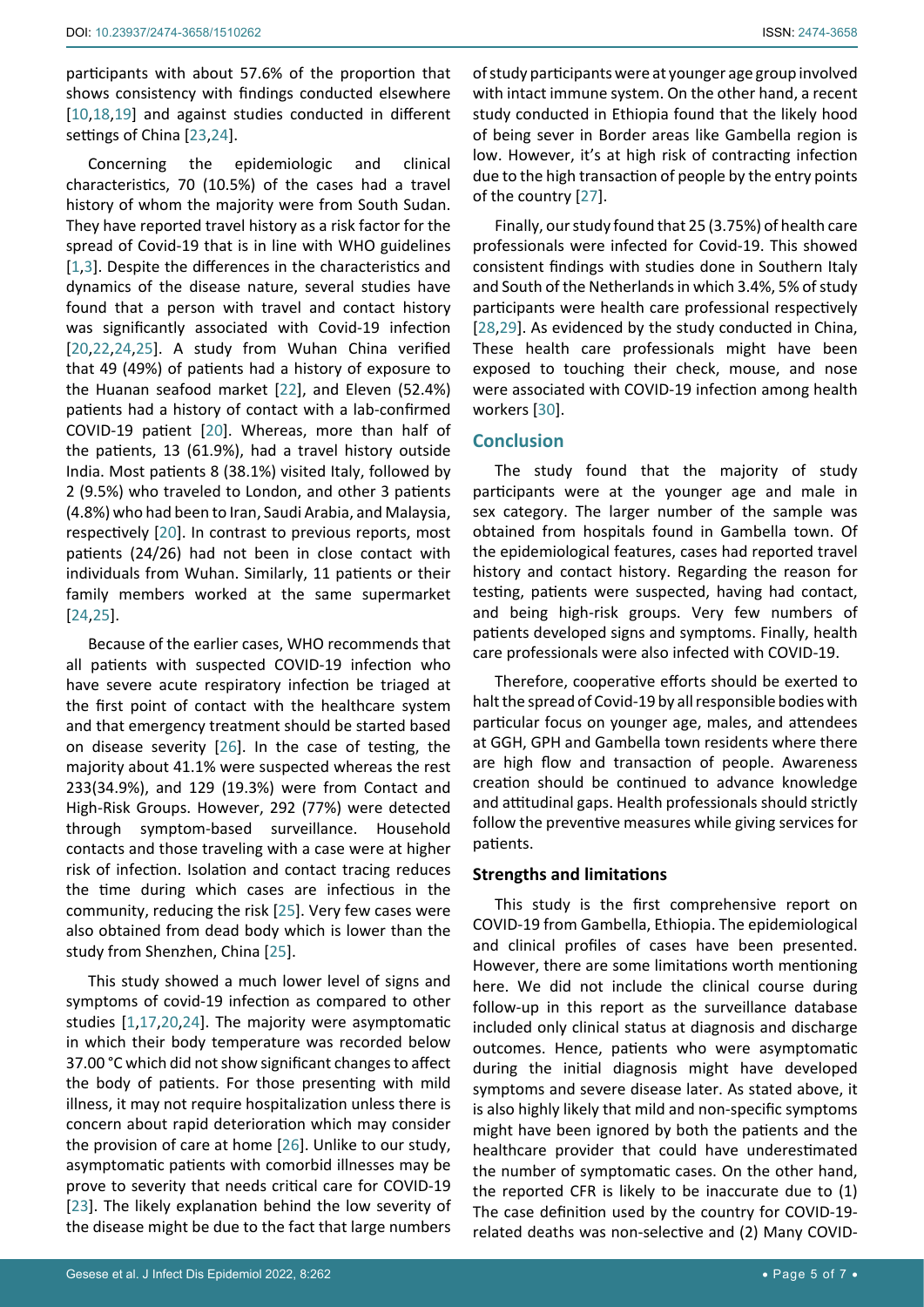19-related deaths might have been missed due to poor surveillance system.

## **Declarations**

## **Ethical issues**

Ethical Clearance was obtained from Gambella Teachers Education and Health Science College Research Ethics Review Committee. We granted permission to collect data from Gambella regional health bureau. All data would be kept confidential by using codes to identify participants instead of names or any other personal identifiers.

## **Consent for publication**

Not applicable.

## **Availability of data and materials**

The data sets used and/or analyzed during the current study are all included into the current study.

#### **Competing interests**

The authors declare that they do not have a competing interest.

## **Funding**

This study was funded by Gambella Teacher's Education and Health Sciences College. The views presented in the article are of the author and do not express the views of the funding organization.

## **Author contributions**

**AA:** Involved in the inception, design, data acquisition, analysis, and interpretation, and wrote the manuscript. **EZ, TT, and TG were involved in the** data acquisition, analysis, and involved in critical reviewing of the manuscript. Finally, all authors read and approved the manuscript.

## **Acknowledgments**

Gambella Teacher's Education and Health Sciences College and Gambella regional health bureau are highly acknowledged for support of the study.

## **References**

- <span id="page-5-0"></span>1. [World Health Organization \(2020\) Clinical management of](https://www.who.int/docs/default-source/coronaviruse/clinical-management-of-novel-cov.pdf)  [severe acute respiratory infection \(SARI\) when COVID-19](https://www.who.int/docs/default-source/coronaviruse/clinical-management-of-novel-cov.pdf)  [disease is suspected.](https://www.who.int/docs/default-source/coronaviruse/clinical-management-of-novel-cov.pdf)
- <span id="page-5-2"></span>2. World Health Organization (2020) The epidemiological characteristics of an outbreak of 2019 novel.
- <span id="page-5-3"></span>3. [World Health Organization \(2020\) Critical preparedness,](https://www.who.int/publications/i/item/critical-preparedness-readiness-and-response-actions-for-covid-19)  [readiness, and response actions for COVID-19.](https://www.who.int/publications/i/item/critical-preparedness-readiness-and-response-actions-for-covid-19)
- <span id="page-5-4"></span>4. [World Health Organization \(2020\) Coronavirus disease](https://covid19.who.int/)  [\(Covid-19\) Dashboard.](https://covid19.who.int/)
- <span id="page-5-7"></span>5. [Africa CDC Dashboard, Coronavirus Disease 2019](https://Africacdc@africaunion.org/https:/au.int/africacdc)  [\(COVID-19\), Latest updates on the COVID-19 crisis from](https://Africacdc@africaunion.org/https:/au.int/africacdc)  [Africa CDC October 2020.](https://Africacdc@africaunion.org/https:/au.int/africacdc)
- <span id="page-5-5"></span>6. [Worldometer \(2020\) Corona virus Pandemic report.](https://www.worldometers.info/coronavirus/)
- <span id="page-5-6"></span>7. [Yirgu R, Selamu M, Wondimagegnehu A, Timothewos S,](https://www.ajol.info/index.php/ejhd/article/view/201327)  [Negussie H, et al. \(2020\) COVID-19: Initial synthesis of](https://www.ajol.info/index.php/ejhd/article/view/201327)  [the epidemiology, pathogenesis, diagnosis, treatment, and](https://www.ajol.info/index.php/ejhd/article/view/201327)  [public health control approaches. Ethiop J Health Dev, 34.](https://www.ajol.info/index.php/ejhd/article/view/201327)
- <span id="page-5-8"></span>8. Communicable Disease Control (2020) COVID-19 prevention and control, "Symptoms of Coronavirus".
- <span id="page-5-9"></span>9. [UNICEF, WHO \(2020\) Key messages and actions on](https://www.who.int/docs/default-source/coronaviruse/key-messages-and-actions-for-covid-19-prevention-and-control-in-schools-march-2020.pdf)  [COVID-19 infection in schools.](https://www.who.int/docs/default-source/coronaviruse/key-messages-and-actions-for-covid-19-prevention-and-control-in-schools-march-2020.pdf)
- <span id="page-5-10"></span>10. [World Health Organization \(2020\) Modes of transmission of](https://reliefweb.int/report/world/modes-transmission-virus-causing-covid-19-implications-ipc-precaution-recommendations)  [the virus causing COVID-19: Implications for IPC precaution](https://reliefweb.int/report/world/modes-transmission-virus-causing-covid-19-implications-ipc-precaution-recommendations)  [recommendations.](https://reliefweb.int/report/world/modes-transmission-virus-causing-covid-19-implications-ipc-precaution-recommendations)
- <span id="page-5-11"></span>11. Yohannes [K, Yitayih Y, Birhanu Z, Mekonen S, Ambelu A](https://pubmed.ncbi.nlm.nih.gov/32437432/)  (2020) [Knowledge, perceptions, and preventive practices](https://pubmed.ncbi.nlm.nih.gov/32437432/)  [towards COVID-19 early in the outbreak among Jimma](https://pubmed.ncbi.nlm.nih.gov/32437432/)  [university medical center visitors, Southwest Ethiopia.](https://pubmed.ncbi.nlm.nih.gov/32437432/) PLoS [One 15: e0233744.](https://pubmed.ncbi.nlm.nih.gov/32437432/)
- <span id="page-5-12"></span>12. [Awadasseid A, Wu Y, Tanaka Y, Zhang W \(2020\) Initial](https://pubmed.ncbi.nlm.nih.gov/32398954/)  [success in the identification and management of the](https://pubmed.ncbi.nlm.nih.gov/32398954/)  [coronavirus disease 2019 \(COVID-19\) indicates human](https://pubmed.ncbi.nlm.nih.gov/32398954/)[to-human transmission in Wuhan, China.](https://pubmed.ncbi.nlm.nih.gov/32398954/) Int J Biol Sci 16: [1846-1860.](https://pubmed.ncbi.nlm.nih.gov/32398954/)
- <span id="page-5-13"></span>13. [World Health Organization \(2020\) Responding to community](https://apps.who.int/iris/bitstream/handle/10665/331421/WHO-COVID-19-Community_Transmission-2020.1-eng.pdf)  [spread of COVID-19. Interim guidance, 7 March, 2020.](https://apps.who.int/iris/bitstream/handle/10665/331421/WHO-COVID-19-Community_Transmission-2020.1-eng.pdf)
- <span id="page-5-14"></span>14. [Liu Q, Luo D, Haase JE, Guo Q, Wang XQ, et al.](https://pubmed.ncbi.nlm.nih.gov/32573443/) (2020) [The experiences of health-care providers during the COVID](https://pubmed.ncbi.nlm.nih.gov/32573443/)  [19 crisis. Lancet Glob Health](https://pubmed.ncbi.nlm.nih.gov/32573443/) 8: e790-e798.
- <span id="page-5-15"></span>15. Hashmi F, Iqbal Q, Haider S, Ahmed FD, Saleem F, et al. (2020) Response to and perception of nurses during the COVID-19: A qualitative assessment. Infectious disease.
- <span id="page-5-16"></span>16. [Bhagavathula AS, Aldhaleei WA, Rahmani J, Mahabadi](https://www.medrxiv.org/content/10.1101/2020.03.09.20033381v2)  [MA, Bandari DK \(2020\) Novel Coronavirus \(COVID-19\)](https://www.medrxiv.org/content/10.1101/2020.03.09.20033381v2)  [knowledge and perceptions: A survey on healthcare](https://www.medrxiv.org/content/10.1101/2020.03.09.20033381v2)  [workers.](https://www.medrxiv.org/content/10.1101/2020.03.09.20033381v2)
- <span id="page-5-17"></span>17. [Kim G-U, Kim M-J, Ra SH, Lee J, Bae S, et al. \(2020\)](https://pubmed.ncbi.nlm.nih.gov/32360780)  [Clinical characteristics of asymptomatic and symptomatic](https://pubmed.ncbi.nlm.nih.gov/32360780)  [patients with mild COVID-19. Clin Microbiol Infect 26: 948.](https://pubmed.ncbi.nlm.nih.gov/32360780) [e1e948.e3.](https://pubmed.ncbi.nlm.nih.gov/32360780)
- <span id="page-5-21"></span>18. [Chang D, Lin M, Wei L, Xie L, Zhu G, et al. \(2020\)](https://pubmed.ncbi.nlm.nih.gov/32031568/)  [Epidemiologic and clinical characteristics of novel](https://pubmed.ncbi.nlm.nih.gov/32031568/)  [coronavirus infections involving 13 patients out-side](https://pubmed.ncbi.nlm.nih.gov/32031568/)  [Wuhan, China. JAMA 323: 1092-1093.](https://pubmed.ncbi.nlm.nih.gov/32031568/)
- <span id="page-5-18"></span>19. [Nachega JB, Ishoso DK, Otokoye DK, Hermans MP,](https://www.ncbi.nlm.nih.gov/pmc/articles/PMC7695108/)  [Machekano RN, et al. \(2020\) Clinical characteristics and](https://www.ncbi.nlm.nih.gov/pmc/articles/PMC7695108/)  [outcomes of patients hospitalized for COVID-19 in Africa:](https://www.ncbi.nlm.nih.gov/pmc/articles/PMC7695108/)  [Early insights from the democratic Republic of the Congo.](https://www.ncbi.nlm.nih.gov/pmc/articles/PMC7695108/)  [Am J Trop Med Hyg 103: 2419-2428.](https://www.ncbi.nlm.nih.gov/pmc/articles/PMC7695108/)
- <span id="page-5-19"></span>20. [Gupta N, Agrawal S, Ish P, Mishra S, Gaind R, et al. \(2020\)](https://pubmed.ncbi.nlm.nih.gov/32290644/)  [Clinical and epidemiologic profile of the initial COVID-19](https://pubmed.ncbi.nlm.nih.gov/32290644/)  [patients at a tertiary care centre in India. Monaldi Arch](https://pubmed.ncbi.nlm.nih.gov/32290644/)  [Chest Dis, 90.](https://pubmed.ncbi.nlm.nih.gov/32290644/)
- <span id="page-5-1"></span>21. [Federal Democratic Republic of Ethiopia Central Statistical](https://www.academia.edu/30252151/Federal_Democratic_Republic_of_Ethiopia_Central_Statistical_Agency_Population_Projection_of_Ethiopia_for_All_Regions_At_Wereda_Level_from_2014_2017)  [Agency \(FDRE/CSA\) \(2013\) Population projection of](https://www.academia.edu/30252151/Federal_Democratic_Republic_of_Ethiopia_Central_Statistical_Agency_Population_Projection_of_Ethiopia_for_All_Regions_At_Wereda_Level_from_2014_2017)  [Ethiopia for all regions at Wereda Level from 2014 to 2017.](https://www.academia.edu/30252151/Federal_Democratic_Republic_of_Ethiopia_Central_Statistical_Agency_Population_Projection_of_Ethiopia_for_All_Regions_At_Wereda_Level_from_2014_2017)
- <span id="page-5-20"></span>22. [Chen N, Zhou M, Dong X, Qu J, Gong F, et al. \(2020\)](https://pubmed.ncbi.nlm.nih.gov/32007143/)  [Epidemiological and clinical characteristics of 99 cases of](https://pubmed.ncbi.nlm.nih.gov/32007143/)  [2019 novel coronavirus pneumonia in Wuhan, China: A](https://pubmed.ncbi.nlm.nih.gov/32007143/)  [descriptive study. Lancet 395: 507-513.](https://pubmed.ncbi.nlm.nih.gov/32007143/)
- <span id="page-5-22"></span>23. [Chang MC, Park Y-K, Bong O-K, Park D \(2020\) Risk](https://bmcinfectdis.biomedcentral.com/track/pdf/10.1186/s12879-020-05144-x.pdf)  [factors for disease progression in COVID-19 patients. BMC](https://bmcinfectdis.biomedcentral.com/track/pdf/10.1186/s12879-020-05144-x.pdf)  [Infectious Diseases 20: 445.](https://bmcinfectdis.biomedcentral.com/track/pdf/10.1186/s12879-020-05144-x.pdf)
- <span id="page-5-23"></span>24. [Wang L, Duan Y, Zhang W, Liang J, Xu J, et al. \(2020\)](https://www.ncbi.nlm.nih.gov/pmc/articles/PMC7154005/)